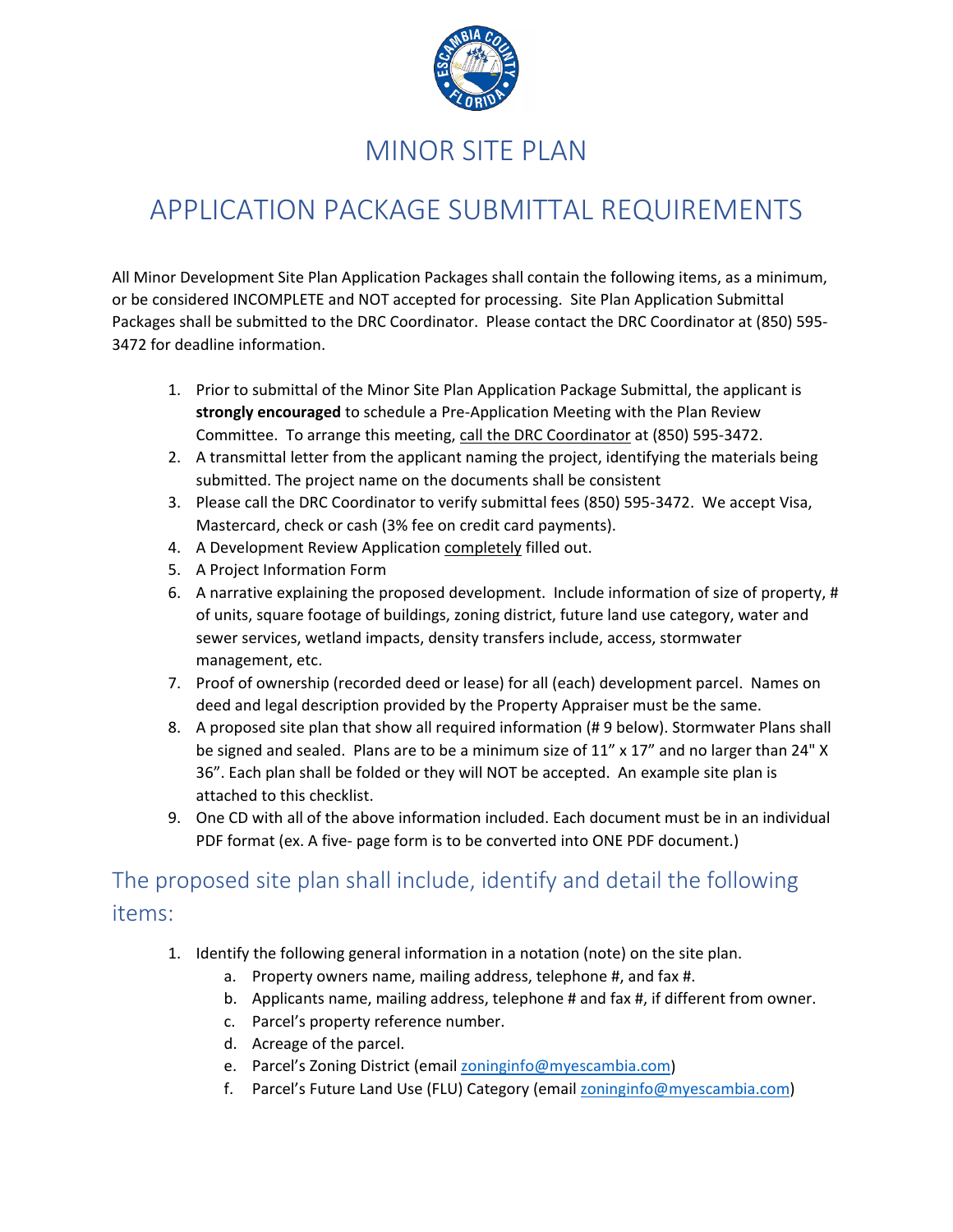- g. Name of person who prepared drawing/plan.
- h. Date plan was prepared.
- 2. Identify the following location and directional information on the site plan.
	- a. A north arrow.
	- b. The scale of the drawing/site plan (i.e., 1 inch = 10 feet).
	- c. The name(s) of the road(s) fronting the parent parcel.
	- d. A vicinity map showing and labeling the adjacent roadways and cross streets.
- 3. Identify the following information in a notation (note) on the site plan.
	- a. A note detailing potable water service availability (i.e., ECUA, etc.)
	- b. A note detailing sewer service provider / availability (i.e., ECUA, etc.)
	- c. A note detailing if a septic tanks is existing or proposed
	- d. A note detailing the location and size of any water lines.
	- e. A note detailing the location of fire hydrants.
	- f. A note listing the total square footage amount of all existing impervious surface.
	- g. A note listing the total square footage amount of all proposed impervious surfaces.
	- h. A note detailing the calculations used to determine the net change in impervious surface area on the site from existing conditions to proposed conditions. Please note that impervious surfaces may include driveways, parking areas, sidewalks, asphalt or concrete pads, buildings and accessory structures.
- 4. Identify the following property boundary and setback information on the site plan.
	- a. Parcel's property boundary lines to scale or a proportional as possible.
	- b. Length and width dimensions of Parcel's property boundary lines.
	- c. Dashed / dotted lines indicating the parcel's building fronts, side and rear building setback line and the distance the setback lines are from the corresponding property line.
	- d. Dimensions along all roadways of the property boundary lines.
- 5. Identify the following for each existing or proposed structure on the property.
	- a. Draw all existing and proposed structures on the property.
	- b. Clearly label each as existing or proposed.
	- c. Identify the current and proposed use of each structure (i.e., shed, retail store, etc).
	- d. Note the total square footage of each.
	- e. Note the external dimensions, length and width, of each.
	- f. Identify the distance of each from the parcels property lines.
	- g. If multiple structures are on site, identify the distances between adjacent structures.
	- h. Identify location of existing and proposed dumpsters and the required screening.
	- i. Identify the location of any existing and proposed outdoor storage areas.
	- j. Identify the location of any existing of proposed septic tanks
- 6. Identify the following for each driveway, parking area, sidewalk, etc.
	- a. Draw all existing and proposed driveways, parking areas, sidewalks, etc.
	- b. Clearly label each as existing or proposed.
	- c. Identify the type of construction material for each (i.e., asphalt, dirt, gravel, etc.).
	- d. Note the total square footage of each.
	- e. Note the external dimensions of each.
	- f. Note the width of each proposed road, drive aisle, right-of-way, etc.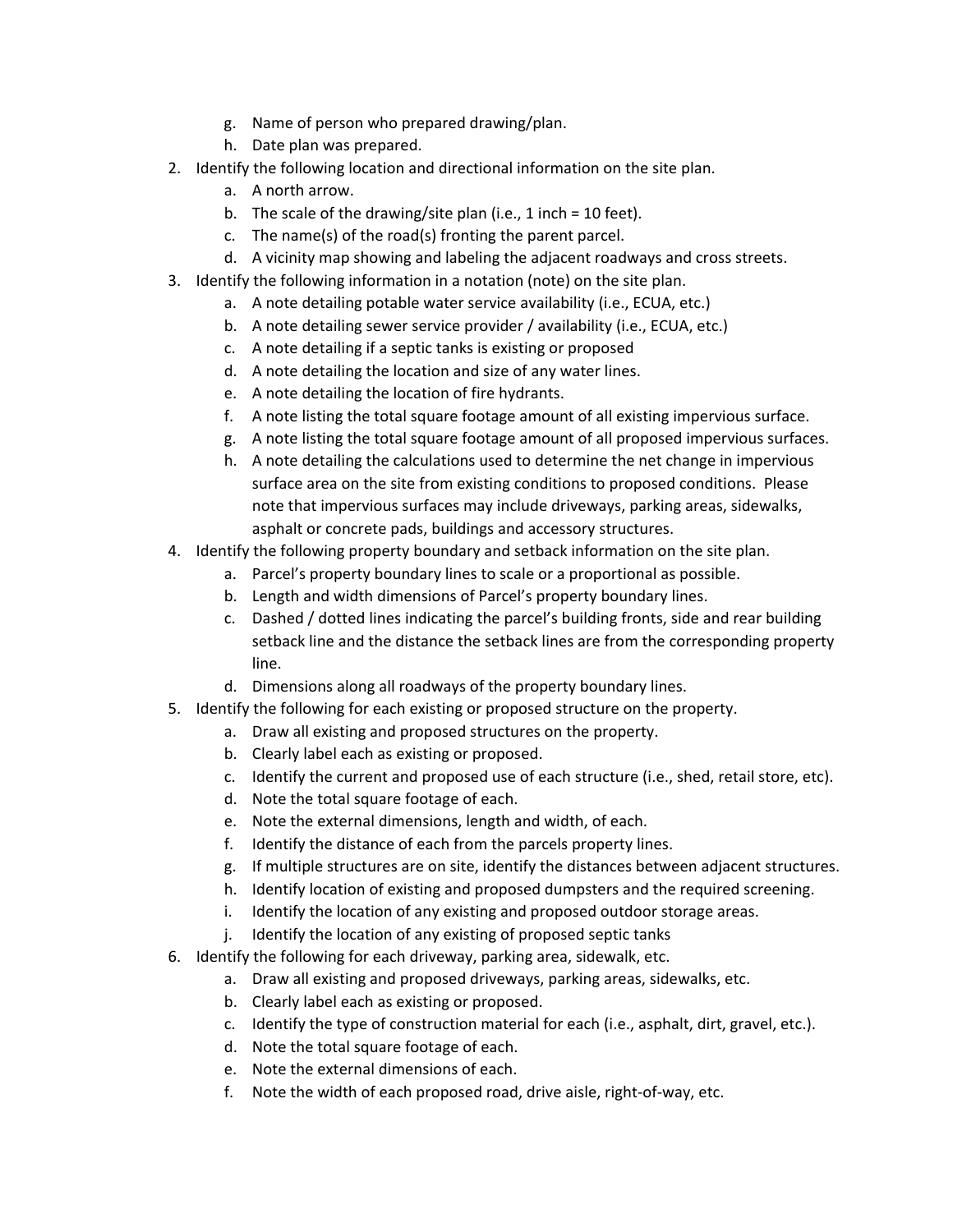- g. Draw all existing and proposed parking spaces
- h. Note the dimensions of each parking space (width and length)
- i. Clearly label the total number of proposed and existing parking spaces
- 7. Identify the following information for any additional impervious surface on the property
	- a. Draw any additional existing and proposed impervious surfaces on the property.
	- b. Clearly label each as existing or proposed.
	- c. Identify the use of each additional impervious surface (i.e., loading ramp, etc).
	- d. Identify the type of construction material for each (i.e., asphalt, dirt, gravel, etc.)
	- e. Note the total square footage of each.
	- f. Note the external dimensions of each.
- 8. Identify the following information for drainage systems.
	- a. Show with arrows the direction that stormwater flows across the property. If the site is flat, indicate this by writing "FLAT" on the plat.
	- b. Draw any existing drainage systems on site (retention ponds, swales, culverts, pipes).
	- c. Draw any existing drainage systems in the right-of-way (roadside ditches, curbs, drainage inlets.
	- d. If there are no drainage systems adjacent to the site, indicate where stormwater flows from the property.
- 9. Identify the following information for any landscaped areas on the property
	- a. Clearly label each as existing or proposed.
	- b. Identify the type of landscaping material for each (i.e., grass, bushes, etc)
	- c. Note the total square footage of all existing landscaped areas
	- d. Note the total square footage of all proposed landscaped areas
	- e. Show the location of all existing trees 12" in diameter and larger, and indicate if they are proposed to remain or be removed.
	- f. Show and label the location of any new trees that will be planted.